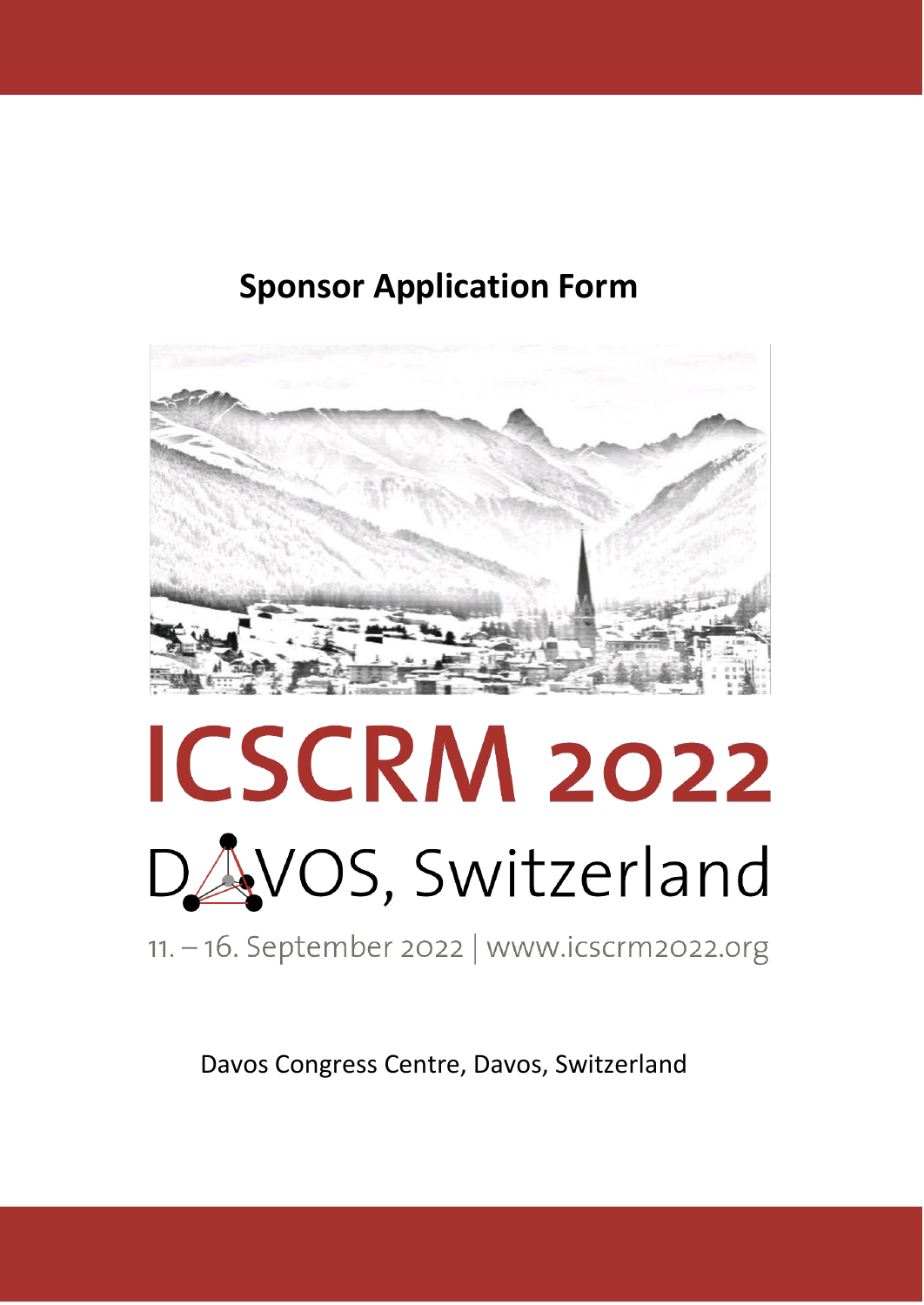

# **SPONSORSHIP OPPORTUNITIES Why sponsor ICSCRM 2022?**

**ICSCRM 2022** will be held in Davos (Switzerland), from September 11 to 16, 2022 in the **Davos Congress Centre**, in the heart the Swiss mountains.

ICSCRM is a biannual scientific event that explores, presents, and discusses the newest achievements in the field ofwide-bandgap semiconductors focusing on silicon carbide (SiC) and other wide bandgap semiconductors. The conference also serves as an international forum for the exchange of ideas on recent scientific and technical issues among researchers and engineers in industrial, academic, and public sectors. More than 800 delegates are expected. The conference language will be English.

Focus topics for the 19<sup>th</sup> edition of the conference include:

- Fundamentals (theoretical and experimental)
- Bulk and epitaxial growth
- New materials grown on SiC (graphene, III-N compounds and diamond, …)
- Material characterization
- Surfaces and interfaces
- Device fabrication processes
- Devices (power, RF, sensors, …)
- Device physics (measurements, modelling, simulation and reliability)
- Packaging, modular and circuit technology
- Applications and reliability

ICSCRM 2022 is a dedicated opportunity to:

- o **Promote** your services and/or products;
- o **Distinguish** yourself from competitors by being involved in state-of-the-artresearch and innovation;
- o **Learn from and contribute to** the latest in the field and
- o **Prospect** for new clients and employees.

The ICSCRM 2022 organizing committee invites you to advertise at and sponsor this event.

Becoming a sponsor is possible by purchasing specific event/service sponsorship items or simply providing a lump sum.

Many sponsorship opportunities are available and some of them can be co-sponsored.

 $\circ$  Program booklet, abstract USB stick, conference bags and badge holder with lanyard will have the printed logo of the respective sponsoring company.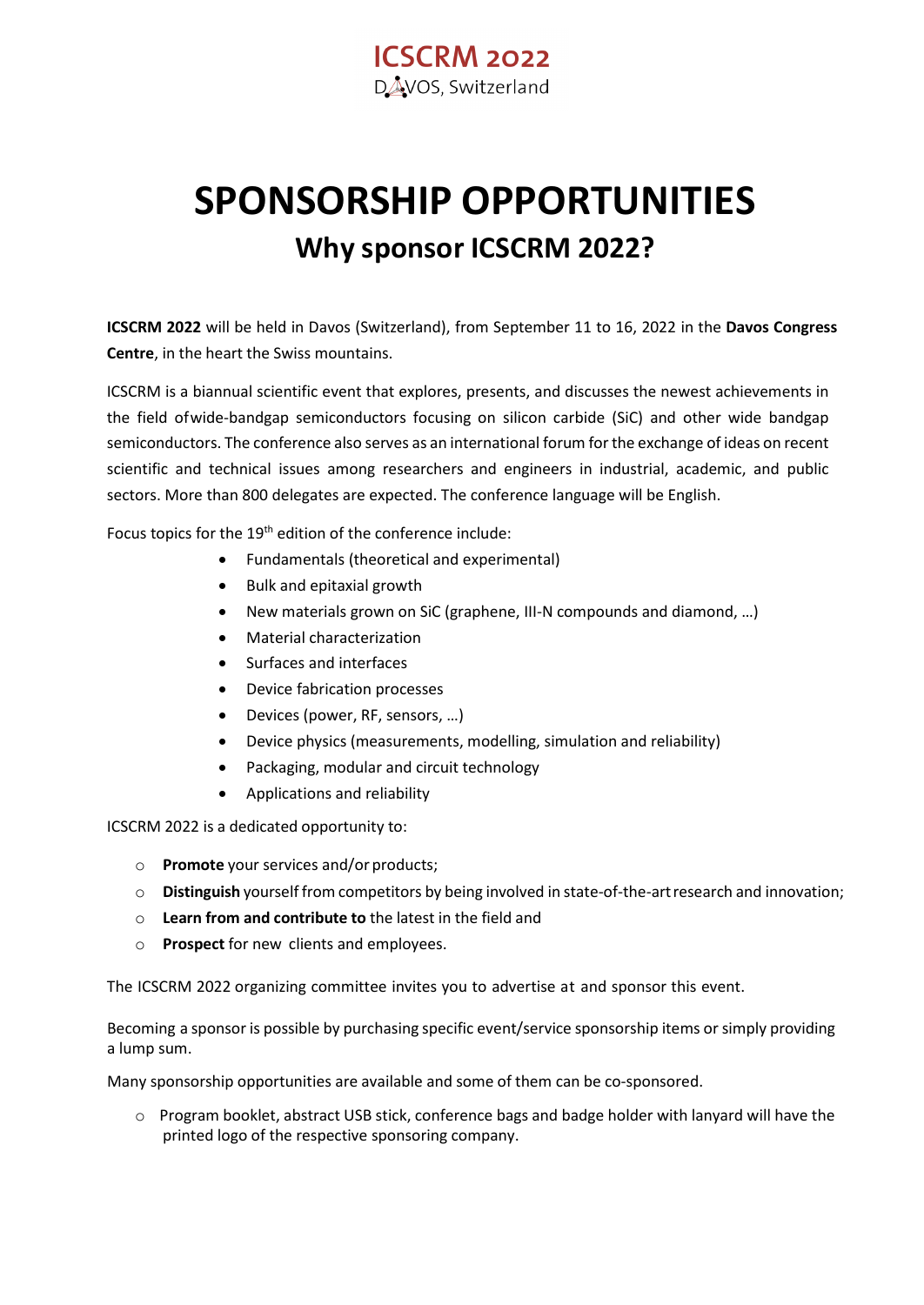

 $\circ$  The sponsors of the events (coffee breaks, lunches, welcome reception, ...) will have their logo displayed at the event sponsored. Moreover, each sponsor will be mentioned in the conference program and on the website.

#### **Overall, ICSCRM 2022 is a unique opportunity to connect to the most experienced industrial and academic experts in the field of silicon carbide! Secure your spot now and do not miss out on this opportunity!**

Organizing committee:

- Roland Rupp, Germany Sponsoring and Exhibition Chair
- Ulrike Grossner (ETH Zurich), Switzerland General Chair
- Gregor Pobegen (KAI GmbH), Austria Technical Program Chair
- Juraj Marek (STUBA), Slovakia Publications Chair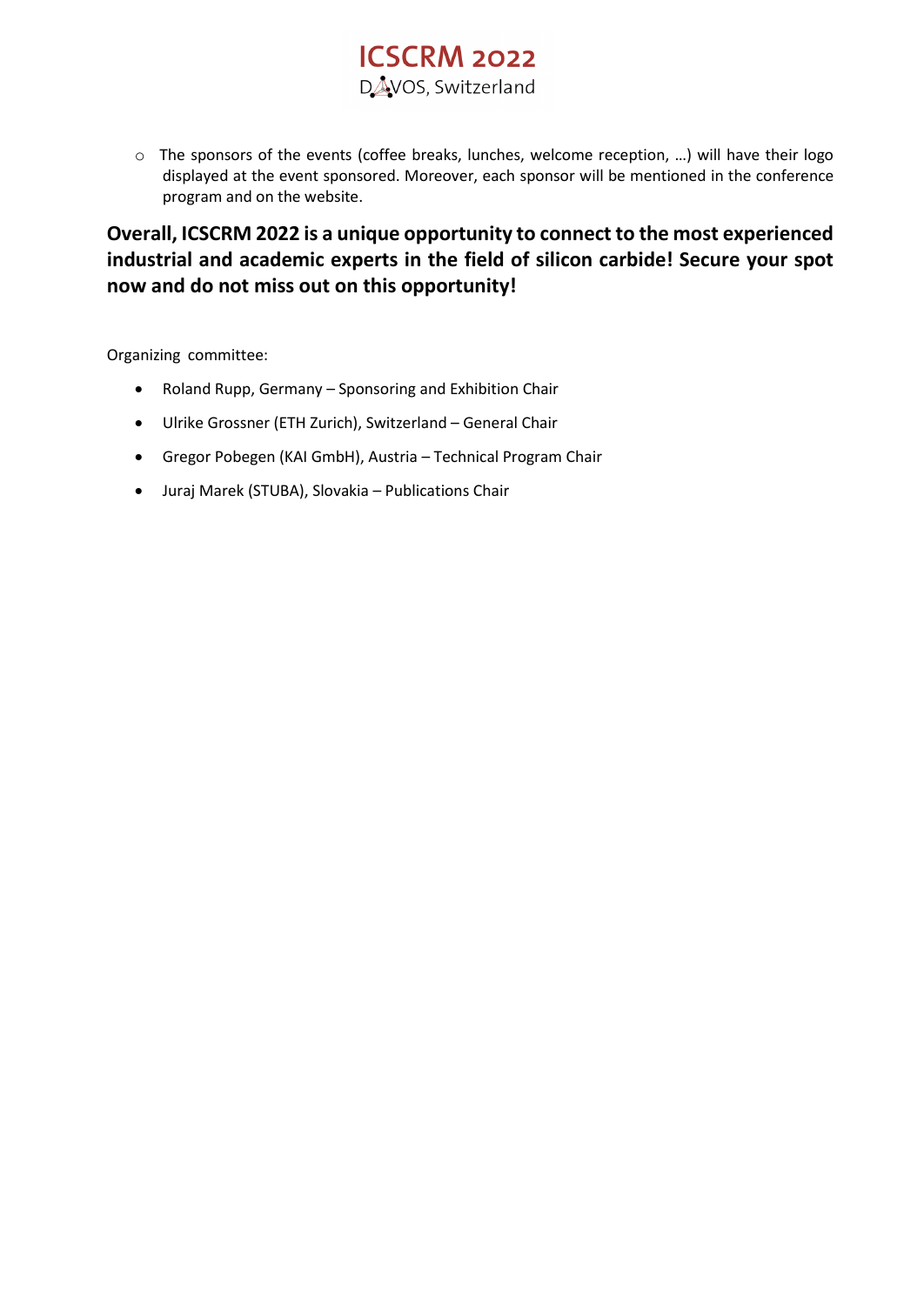

All prices are given VAT excluded. Please add Swiss VAT 8 %. The sponsors will have to provide a high-resolution logo to ICSCRM 2022 organizing committee.

## **Sponsoring categories**

- **Moissanite** sponsor The highest sponsorship level (exclusive opportunity, already assigned).
- **Diamond sponsor** Limited to three sponsors (2 already assigned):

Companies contributing at least CHF 45,000

Diamond sponsorship will include:

- o Banner advertisement placed in some areas of the conference centre.
- $\circ$  Company distribution materials (provided by the sponsor) in the registration bags.
- o Logo with link on the "Sponsors page" of the ICSCRM 2022 website.
- o Free admission to the conference for two representatives.
- o Full page color advertisement in the conference program book.
- 

**Gold** sponsor Companies contributing at least CHF 35,000

Gold sponsorship will include:

- o Banner advertisement placed in some areas of the conference centre.
- o Company distribution materials (provided by the sponsor) in the registration bags.
- o Logo with link on the "Sponsors page" of the ICSCRM 2022 website.
- o Free admission to the conference for one representative.
- $\circ$  % page color advertisement in the conference program book.
- **Silver** sponsor Companies contributing at least CHF 25,000

Silver sponsorship will include:

- o Banner advertisement placed in some areas of the conference centre.
- o Logo with link on the "Sponsors page" of the ICSCRM 2022 website.
- o Free admission to the conference for one representative.
- $\circ$  % page color advertisement in the conference program book.

#### **Regular** sponsor Companies contributing at least CHF 15,000

Regular sponsorship will include:

- o Logo with link on the "Sponsors page" of the ICSCRM 2022 website.
- $\circ$  Optional ¼ page color advertisement in the conference program book for additional CHF 1,000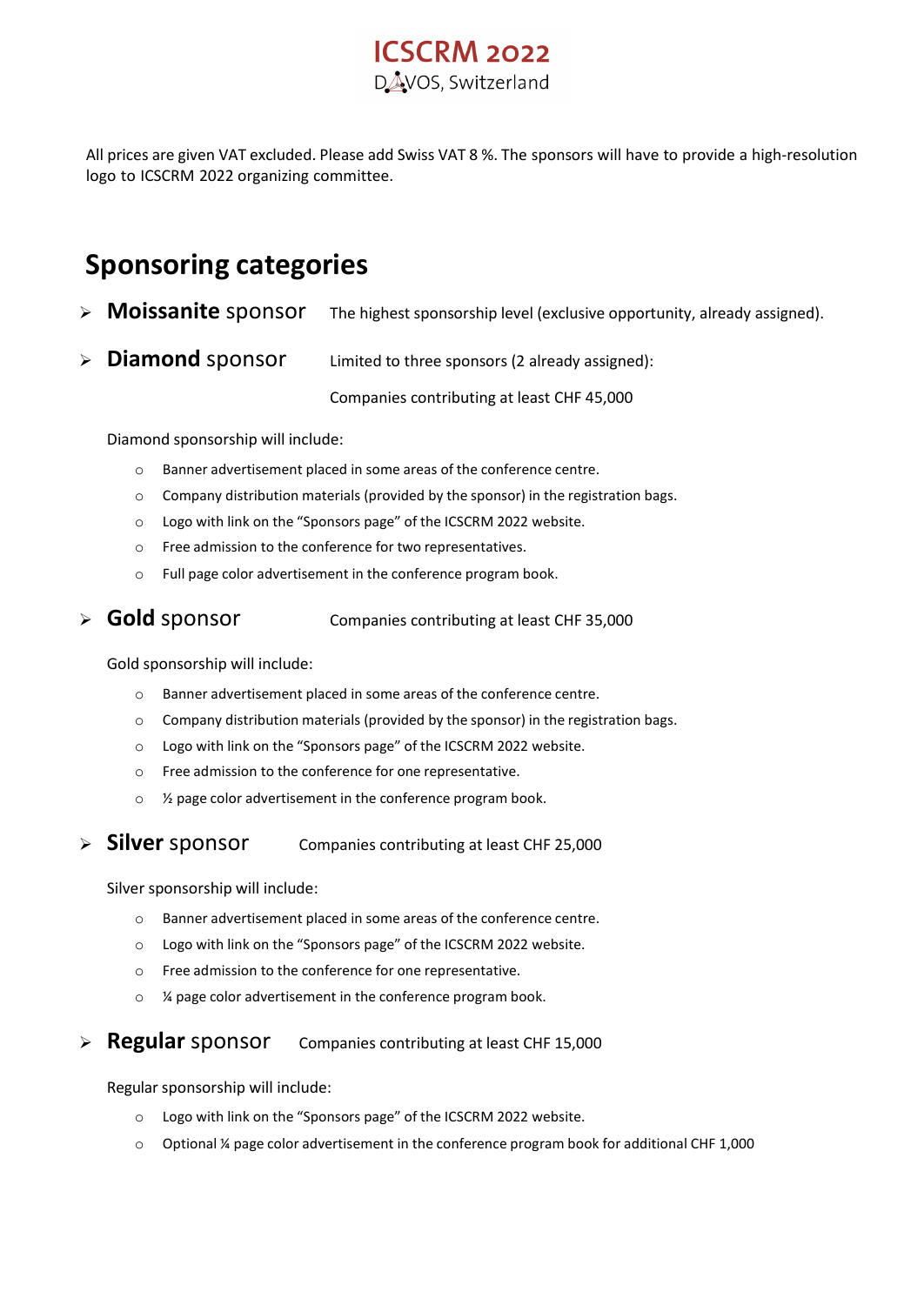

#### **Further Sponsorship Opportunities:**

#### **ALL SPONSORSHIP OPPORTUNITIES ARE AVAILABLE AND ALLOCATED ON A FIRST-COME, FIRST-SERVED BASIS.**

#### **In addition, Swiss VAT (8 %) is applicable to all prices listed.**

#### **Registration Items (other items are already reserved)**

Notebook with logo  $CHF 15,000 \Box$ 

#### **Food and beverages**

| Total contribution     | Partial contribution (co-sponsorship) |
|------------------------|---------------------------------------|
| $CHF 35.000 \square$   | <del>CHF 15.000 ⊡</del>               |
| CHF 30,000 $\boxminus$ | CHF 10.000 ⊟                          |
|                        |                                       |

#### **Lunches**

|                          | <b>Total contribution</b> | Partial contribution (co-sponsorship) |
|--------------------------|---------------------------|---------------------------------------|
| Sunday - October 24th    | CHF 5,000 □               |                                       |
| Monday - October 25th    | CHF 25,000 □              | CHF12,500 □                           |
| Tuesday - October 26th   | $CHF-25.000+$             | $CHF12.500 - \Box$                    |
| Wednesday - October 27th | CHF 25,000 □              | CHF12,500 □                           |
| Thursday - October 28th  | CHF 25,000 □              | CHF12,500 □                           |

#### **Coffee breaks**

| <b>Total contribution</b> |                        | <b>Total contribution</b> |             |
|---------------------------|------------------------|---------------------------|-------------|
| Sunday am (tutorial day)  | CHF 3,000 <sup>-</sup> | Sunday pm (tutorial day)  | CHF 3,000 □ |
| Monday am                 | CHF 8.000 $\Box$       | Monday pm                 | CHF 8,000 □ |
| Tuesday am                | CHF 8,000 □            | Tuesdav pm                | CHF 8,000 □ |
| Wednesday am              | CHF 8.000 □            | Wednesday pm              | CHF 8,000 □ |
| Thursday am               | CHF 8,000 □            | Thursday pm               | CHF 8,000 □ |
| Friday am                 | CHF 8,000 □            |                           |             |

#### **Others**

|                            | <b>Total contribution</b> | Partial contribution (co-sponsorship) |
|----------------------------|---------------------------|---------------------------------------|
| TPC meeting                | CHF 30,000 □              | CHF 10,000 □                          |
| Tutorial day               | CHF 8,000 □               | CHF 4,000□                            |
| Tutorial booklet with logo | $CHF 5,000 \square$       |                                       |
| Student poster award       | CHF 1,000 □               |                                       |

#### **Publication**

Materials Science Forum open access for the accepted papers

#### **Free Sponsorship**

No specific sponsorship item, ¼ page company logo in conference program book and logo with link on the "Sponsors page" of the ICSCRM 2022 website  $\Box$ 

Partial contribution (co-sponsorship) CHF 10,000 □

Sponsorship amount (> CHF 5,000)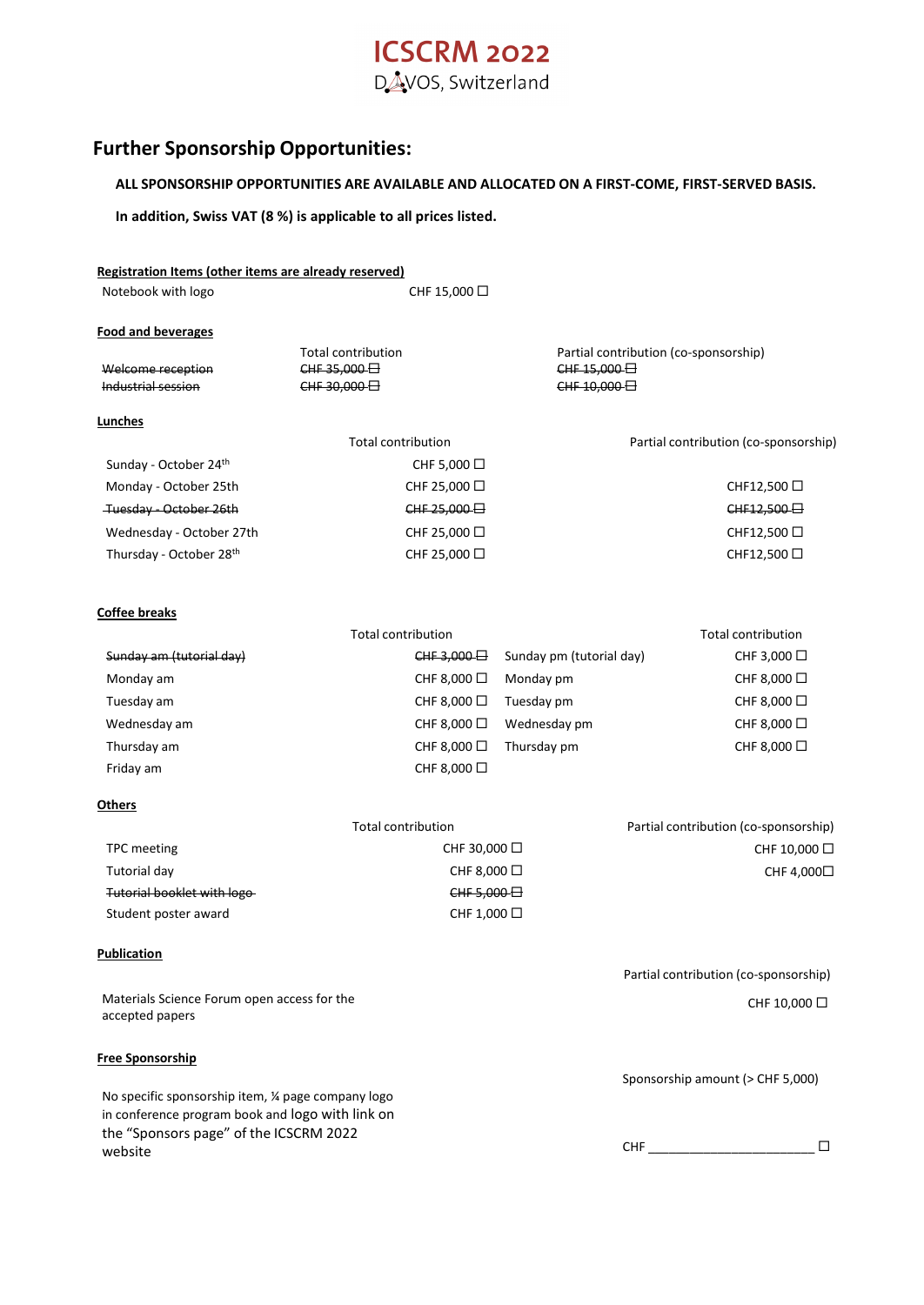## **ICSCRM 2022** DAVOS, Switzerland

# **19th International Conference on Silicon Carbide and Related Materials**

Davos Congress Centre, Davos, Switzerland

## www.icscrm2022.org

## **ORDER FOR SPONSORING ICSCRM 2022**

Please filling in this form and send it to: sponsoring@icscrm2022.org

#### Identity of the sponsor:

| Sponsorship Level: |  |
|--------------------|--|
| Company:           |  |
| Full address:      |  |
| Zip code:          |  |
| City:              |  |
| Country:           |  |

| Phone:          |  |
|-----------------|--|
| e-mail address: |  |

| Billing address (if different): |  |
|---------------------------------|--|
|                                 |  |
|                                 |  |
|                                 |  |

Sponsorship Order Form Page 1/2